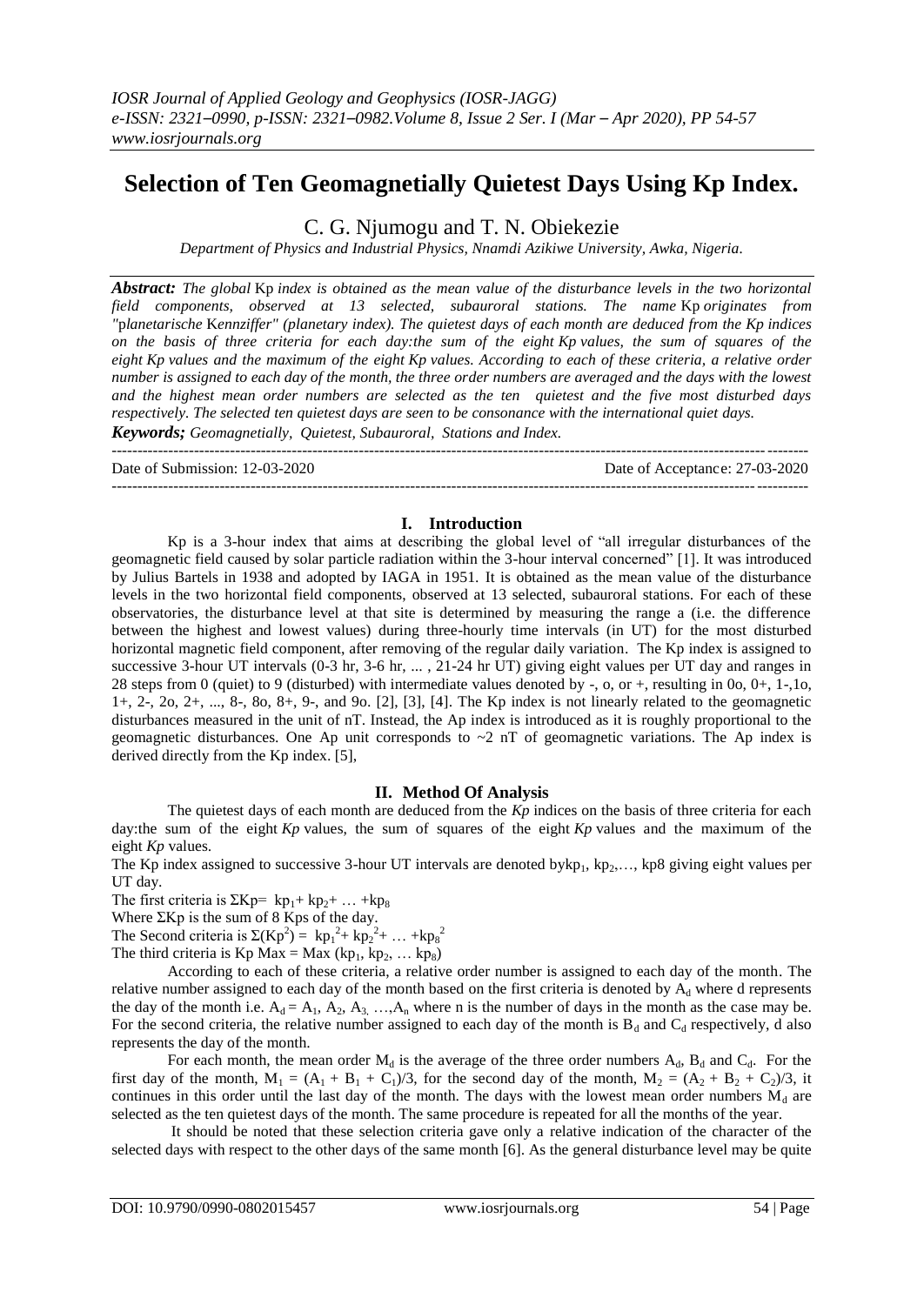different for different years and also for different months of the same year, the selected quietest days of a month may sometimes be rather disturbed or vice versa.

In order to indicate such a situation, selected days which do not satisfy certain absolute criteria are marked as follows: A selected quiet day is considered "not really quiet" and is marked by the letter **A** if  $Ap > 6$ , **B** if  $Ap = 6$ , **K** if  $Ap \le 6$  and either one  $Kp$  value > 3 or two  $Kp$  values > 2+. On the other hand, a selected quiet day is considered "very quiet" and marked **q** if all  $Kp = 0$  or marked **p** if all  $Kp \le 1$ - or at most two  $Kp$  is 1-.

#### **III. RESULTS AND DISCUSSION**

The ten quietest days for the years 2006-2009 selected using the kp index is shown in Tables (1-4)It can be seen from the tables that the five quietest days have less or none of the marks A and B which indicates "not really quiet" and more of the marks q and p which indicates "very quiet", during these days, the kp maximum is very low. In 2006 and 2007, most of the five quietest days have a maximum Kp value less than or equal to 1+. Maximum kp value for the ten quietest days in the same year is in the order of 2+. In 2008, the maximum Kp value of the five quietest days was up to 2, the value reduces as it approaches the end of theyear. The ten quietest days of 2008 have Kpvalue up to 3-, the value however reduces as the year proceeds. In 2009, it is observed that most of the five quietest days have a Kp maximum less than or equal to 1 while most of the ten quietest days have a Kp maximum not more than 1+.

| Year | Month            | O <sub>1</sub> | O <sub>2</sub> | O <sub>3</sub> | Q <sub>4</sub> | <b>O5</b>   | Q6             | O7         | Q8             | O <sub>9</sub> | O <sub>10</sub> |
|------|------------------|----------------|----------------|----------------|----------------|-------------|----------------|------------|----------------|----------------|-----------------|
| 2006 | <b>JANARY</b>    | 9              | 10             | 30             | 4              | 29          | 31             |            | <b>B13</b>     | <b>B14</b>     | <b>B12</b>      |
| 2006 | <b>FEBRUARY</b>  | 14             | 9              | <b>B13</b>     | 25<br>A        | <b>B18</b>  | B <sub>5</sub> | <b>B27</b> | B <sub>2</sub> | A8             | A               |
| 2006 | <b>MARCH</b>     | 5              | 13             | ◠              | 4              | 3           | <b>B17</b>     | 14<br>A    | A30            | B.<br>12       | A23             |
| 2006 | APRIL            | q30            | p12            | <sub>D</sub>   | 3              | ◠           | 29             | ⇁          | <b>B</b> 19    | A26            | 27              |
| 2006 | MAY              | 16             |                | 27             | 29             | $\mathbf Q$ | 15             | 26         | A <sub>3</sub> | <b>B25</b>     | B <sub>2</sub>  |
| 2006 | <b>JUNE</b>      | 26             | 4              | 21             | 23             | 13          | 5              | 24         | 19             | 12             | <b>B20</b>      |
| 2006 | <b>JULY</b>      | p21            | p2             | 18             | 19             | 8           | 20             | 3          | 17             | 16             | 23              |
| 2006 | <b>AUGUST</b>    | 25             | 13             | 4              | 16             | 14          | 6              | 26         | 15             | 5              | A24             |
| 2006 | <b>SEPTEMBER</b> | p15            | 22             | Q              | 21             | <b>B16</b>  | 28             | A27        | 8              | A20            | A29             |
| 2006 | <b>OCTOBER</b>   | 10             | 19             | 26             | 6              | 11          | 17             | 5          | <b>B23</b>     | <b>B18</b>     | 4<br>A          |
| 2006 | <b>NOVEMBER</b>  | a <sub>7</sub> | p <sub>8</sub> | p20            | 21             | 18          | 13             | 6          | A19            | A5             | A14             |
| 2006 | <b>DECEMBER</b>  | p4             | 31             | 27             | $\bigcap$      | 29          | 30             | 28         | B <sub>3</sub> | A <sub>5</sub> | A1              |

**Table 1: Selected quietest days for 2006**

| Year | Month            | Q <sub>1</sub> | Q <sub>2</sub> | Q <sub>3</sub> | Q <sub>4</sub> | Q <sub>5</sub> | Q6         | Q7         | Q8               | Q9         | Q10            |
|------|------------------|----------------|----------------|----------------|----------------|----------------|------------|------------|------------------|------------|----------------|
| 2007 | JANARY           | q13            | 7              | 24             | <b>B25</b>     | 26             | <b>B22</b> | 8          | A <sub>2</sub> 3 | А9         | A14            |
| 2007 | <b>FEBRUARY</b>  | q21            | 20             | 4              | <b>B22</b>     | <b>B11</b>     | A24        | <b>B23</b> | <b>B19</b>       | <b>B25</b> | B <sub>3</sub> |
| 2007 | <b>MARCH</b>     | q20            | 21             | 3              | 19             | 9              | 29         | 22         | 18               | A31        | A4             |
| 2007 | <b>APRIL</b>     | q16            | p13            | 21             | A8             | 20             | 5          | B6         | А7               | <b>B24</b> | A11            |
| 2007 | MAY              | qб             | 5              | 2              | 12             | 13             | 11         | 4          | 14               | 16         | 30             |
| 2007 | JUNE             | 6              | 5              | 12             | 7              | 11             | 25         | 26         | 20               | A30        | A27            |
| 2007 | JULY             | p9             | 25             | 19             | 18             | 24             | 2          | 22         | 23               | 17         | 16             |
| 2007 | AUGUST           | p24            | p4             | 23             | 5              | 13             | 20         | <b>B18</b> | 9                | <b>B22</b> | <b>B14</b>     |
| 2007 | <b>SEPTEMBER</b> | 9              | 13             | 10             | 11             | 12             | 16         | A17        | B <sub>19</sub>  | A26        | A15            |
| 2007 | <b>OCTOBER</b>   | p8             | p11            | p17            | р9             | 10             | 7          | 13         | 16               | <b>B15</b> | 24             |
| 2007 | <b>NOVEMBER</b>  | p7             | pб             | 3              | 11             | 2              | 5          | 30         | <b>B18</b>       | <b>B12</b> | A29            |
| 2007 | <b>DECEMBER</b>  | p3             | p4             | 8              | 25             | 7              | 26         | 2          | 29               | 15         | 16             |

#### **Table 2: Selected quietest days for 2007**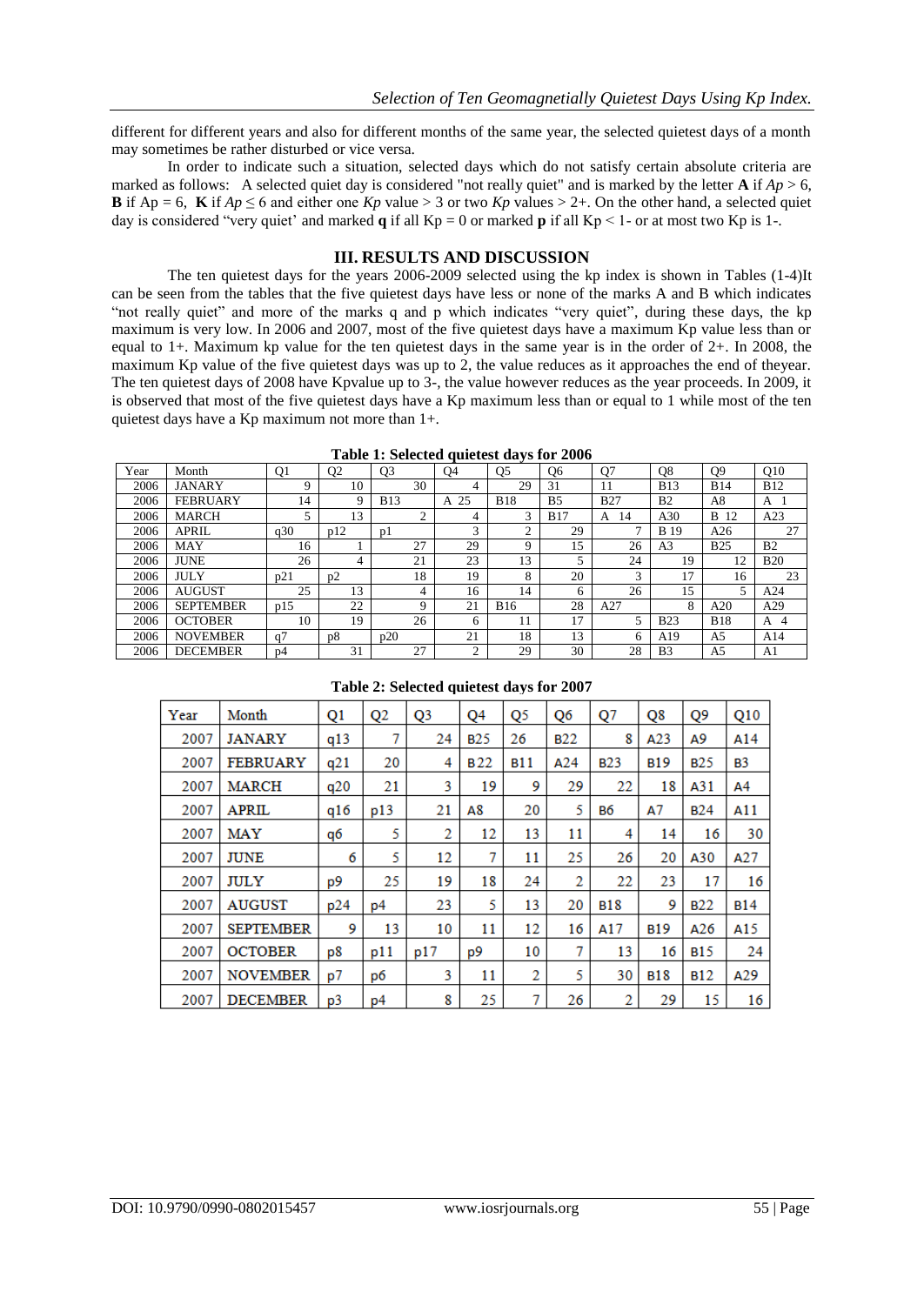| Selected quietest days for 2008<br>Table 3: |                  |                |                |                 |                 |            |            |            |            |                |            |  |
|---------------------------------------------|------------------|----------------|----------------|-----------------|-----------------|------------|------------|------------|------------|----------------|------------|--|
| Year                                        | Month            | Q <sub>1</sub> | Q <sub>2</sub> | Q <sub>3</sub>  | Q <sub>4</sub>  | Q5         | Q6         | Q7         | Q8         | Q9             | Q10        |  |
| 2008                                        | <b>JANARY</b>    | 3              | 2              | 22              | <b>B30</b>      | <b>B4</b>  | <b>B1</b>  | <b>B11</b> | A27        | A28            | A10        |  |
| 2008                                        | <b>FEBRUARY</b>  | 25             | 24             | B <sub>22</sub> | <b>B26</b>      | A5         | А9         | Aб         | A17        | A23            | A21        |  |
| 2008                                        | <b>MARCH</b>     | 7              | 6              | <b>B24</b>      | <b>B4</b>       | A25        | <b>B31</b> | <b>B22</b> | A17        | A <sup>3</sup> | A21        |  |
| 2008                                        | APRIL            | p2             | 14             | 3               | <b>B20</b>      | A11        | A1         | A21        | A15        | A19            | A29        |  |
| 2008                                        | <b>MAY</b>       | p17            | 14             | 15              | 9               | <b>B18</b> | 12         | 26         | <b>B11</b> | <b>B13</b>     | <b>B27</b> |  |
| 2008                                        | <b>JUNE</b>      | 13             | 10             | 5               | 22              | 12         | 11         | <b>B9</b>  | 21         | <b>B4</b>      | <b>B23</b> |  |
| 2008                                        | <b>JULY</b>      | 19             | 8              | 7               | 9               | 2          | 25         | 31         | 3          | 29             | 20         |  |
| 2008                                        | <b>AUGUST</b>    | p25            | 26             | 2               | 24              | 30         | 5          | 29         | 28         | 23             | 4          |  |
| 2008                                        | <b>SEPTEMBER</b> | p13            | p12            | 29              | B <sub>21</sub> | 24         | 11         | 23         | 2          | <b>B28</b>     | 1          |  |
| 2008                                        | <b>OCTOBER</b>   | p9             | p18            | 25              | 24              | 27         | 17         | 7          | 8          | 14             | <b>B10</b> |  |
| 2008                                        | <b>NOVEMBER</b>  | p22            | p21            | p14             | p3              | p18        | p13        | p5         | 19         | 4              | 6          |  |
| 2008                                        | <b>DECEMBER</b>  | q1             | q2             | p9              | p29             | p14        | 18         | 30         | 20         | 21             | 28         |  |

**Table 4: Selected quietest days for 2009**

| Year | Month            | Q <sub>1</sub> | Q <sub>2</sub> | Q <sub>3</sub> |          | O4             | Q <sub>5</sub> | Q <sub>6</sub> | O7             | Q <sub>8</sub> | O <sub>9</sub> | Q10        |
|------|------------------|----------------|----------------|----------------|----------|----------------|----------------|----------------|----------------|----------------|----------------|------------|
| 2009 | <b>JANARY</b>    | p12            | 23             | p22            |          | 11             | 24             | 28             | $\mathbf{r}$   | 18             | <b>B25</b>     | 17         |
| 2009 | <b>FEBRUARY</b>  | p8             | p2             |                | 17       | p10            | 19             | 13             | 26             | A6             | <b>B9</b>      | 21         |
| 2009 | <b>MARCH</b>     | p2             | p7             |                | 9        | p18            | 6              | 23             | 29             | <b>B31</b>     | Α              | <b>B20</b> |
| 2009 | <b>APRIL</b>     | p4             | 23             |                | $\Omega$ | 30             | 14             | 3              | $\mathcal{L}$  | 28             | 26             | 29         |
| 2009 | MAY              | p12            | p27            | p25            |          | 17             | 5              | 15             | 26             | 13             |                | 19         |
| 2009 | <b>JUNE</b>      | p12            |                |                | 17       | Q              | 22             | ◠              | 19             | 11             | 8              | 6          |
| 2009 | JULY             | p17            | p19            |                | 18       | $\sim$         | 26             | 16             | 29             | 27             | 4              | 12         |
| 2009 | <b>AUGUST</b>    | p16            | 15             |                | 24       | 29             | 17             | 14             | 25             | 18             | 28             | 4          |
| 2009 | <b>SEPTEMBER</b> | p23            | p29            |                | 24       | 19             | 25             | 12             | 9              | 8              | $\mathbf{r}$   |            |
| 2009 | <b>OCTOBER</b>   | p14            | p20            | p10            |          | p17            | p3             | p18            | $\mathcal{L}$  | 12             | 6              |            |
| 2009 | <b>NOVEMBER</b>  | q6             | p23            | p29            |          | p <sub>3</sub> | p5             | p30            | D <sup>4</sup> | p11            | p16            | p10        |
| 2009 | <b>DECEMBER</b>  | q1             | q <sub>3</sub> | q4             |          | a11            | q30            | D <sub>0</sub> | p29            | p31            | p8             | p2         |

With these, 2008 can be said to be less quiet than the rest of the years under study while 2009 can be seen to be the quietest years. This can also be seen in the table. In the year 2009, there are less of the marks "A and B" indicating "not really quiet" and more of the marks "q and p" indicating "very quiet". The selected quietest days was seen to be in consonance with the international quietest days. None of the years have a day marked **K** which should come if  $Ap \le 6$  and either one  $Kp$  value  $> 3$  or two  $Kp$  values  $> 2+$ . This indicates that the years 2006-2009 can be generally said to be geomagnetically quiet days. This is in line with the deep solar minimum of 2006-2009 noted by NASA. The solar minimum is characterized by a period of decreased solar activity with few, if any, [sunspots.](https://en.wikipedia.org/wiki/Sunspots) The accompanying decrease in [solar radiation](https://en.wikipedia.org/wiki/Solar_radiation) makes it the safest time for astronauts to carry out space missions. During 2008–09, NASA scientists noted that the Sun is undergoing a "deep solar minimum," stating that there were no sunspots observed on 266 of [2008's] 366 days (73%). Prompted by these numbers, some observers suggested that the solar cycle had hit bottom in 2008. Sunspot counts for 2009 dropped even lower [7]. As of September 14, 2009 there were no sunspots on 206 of the year's 257 days (80%). This confirms our inference that 2009 is the quietest of the four years. The selected ten quietest days are also seen to be consonance with the international quiet days.

# **IV. Conclusion**

The ten quietest days for the years 2006-2009 have been selected using the kp index. It can be seen from the tables that the five quietest days have less or none of the marks A and B which indicates "not really quiet" and more of the marks q and p which indicates "very quiet", during these days, the kp maximum is very low. The ear 2008 can be said to be less quiet than the rest of the years under study while 2009 can be seen to be the quietest year.

#### **References**

- [1]. Bartels, J. (1949) The standardized index, Ks, and the planetary index, Kp, IATME Bulletin 12b, 97.
- [2]. Bartels J, and J. Veldkamp (1954) International data on magnetic disturbances, first quarter, 1954. J. Geophys. Res., 59, 3, 423-427.
- [3]. Mayaud,P.N., Derivation, meaning and use of geomagnetic indices, Geophys. Monogr., 22, AGU,Washington,1980.